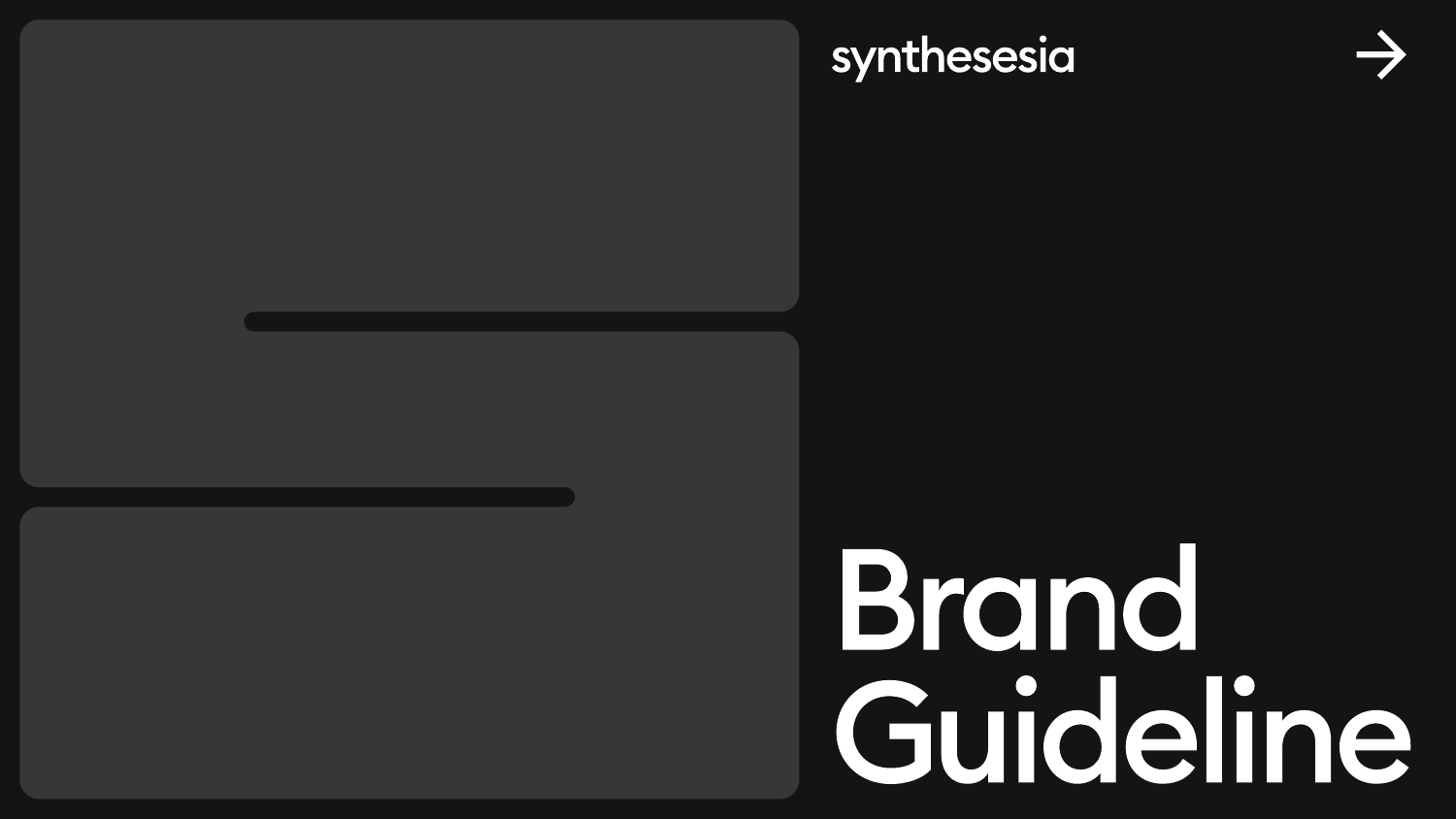- 
- Grid Structure

# Contents

- Tone of voice
- Colour
- Logo Typography
- Logotype
- <sup>5</sup> Graphic Devices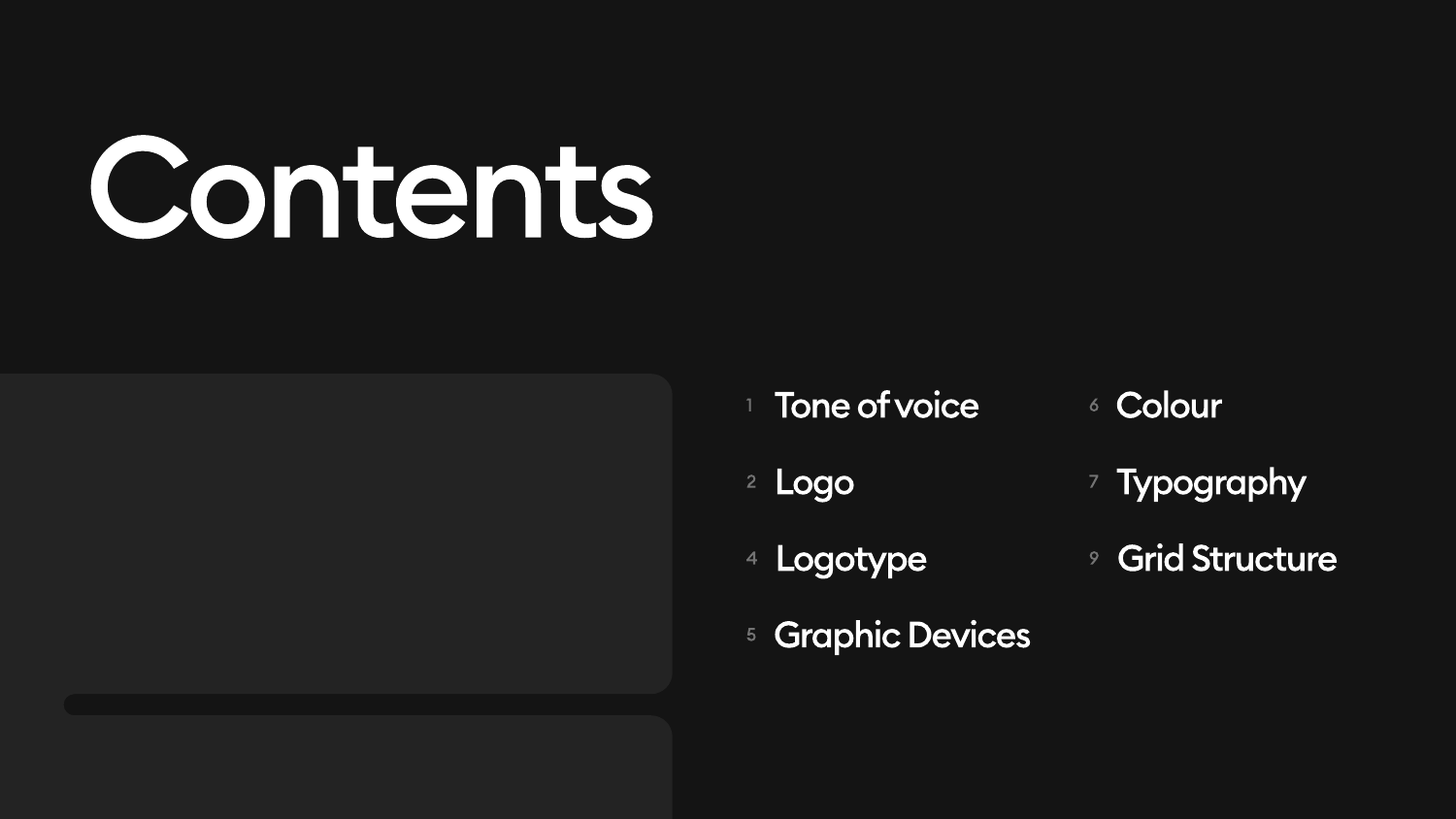Tone of voice and the set of voice and the set of the set of the set of the set of the set of the set of the s

# *KAn audio-visual* playground

Try to keep written content as laid back as possible. This is an experimental product... use words to reinforce that. Rule-breaking, fun, energy, mystery, f\*ck the status quo.

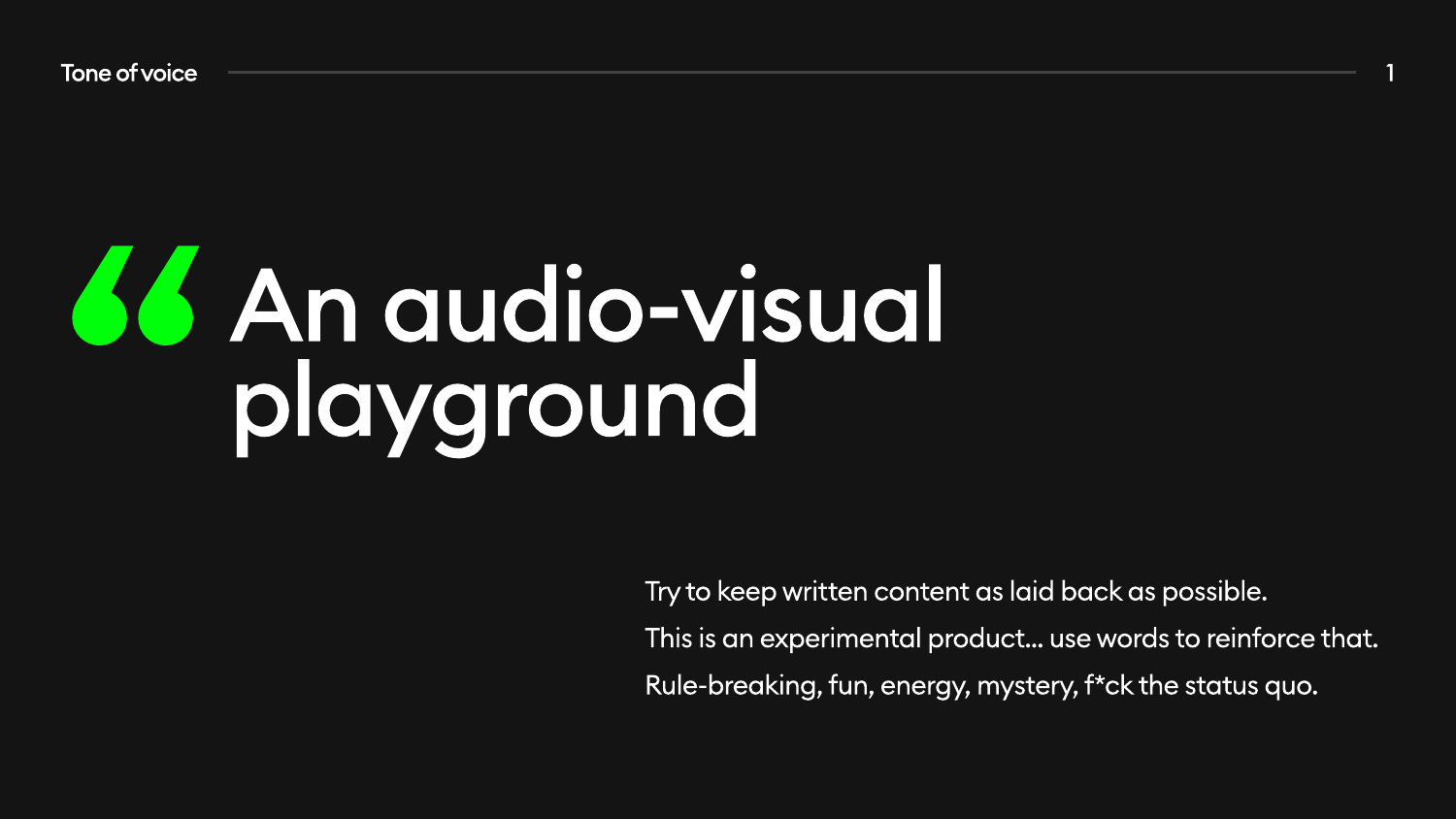#### Logo 2



Large

### Medium



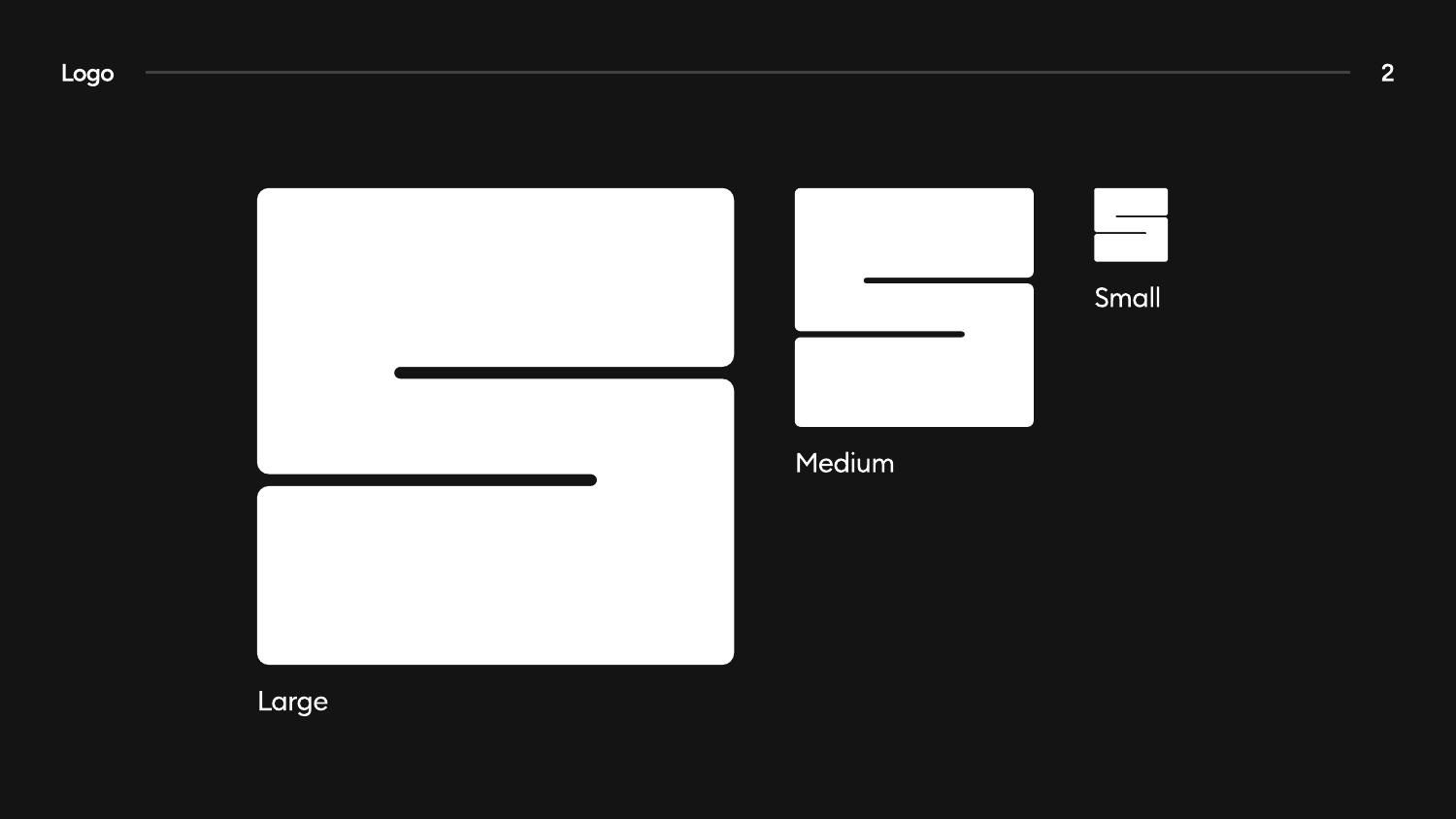Logo



# Proportions & layout

Uniform square-shape x = border size

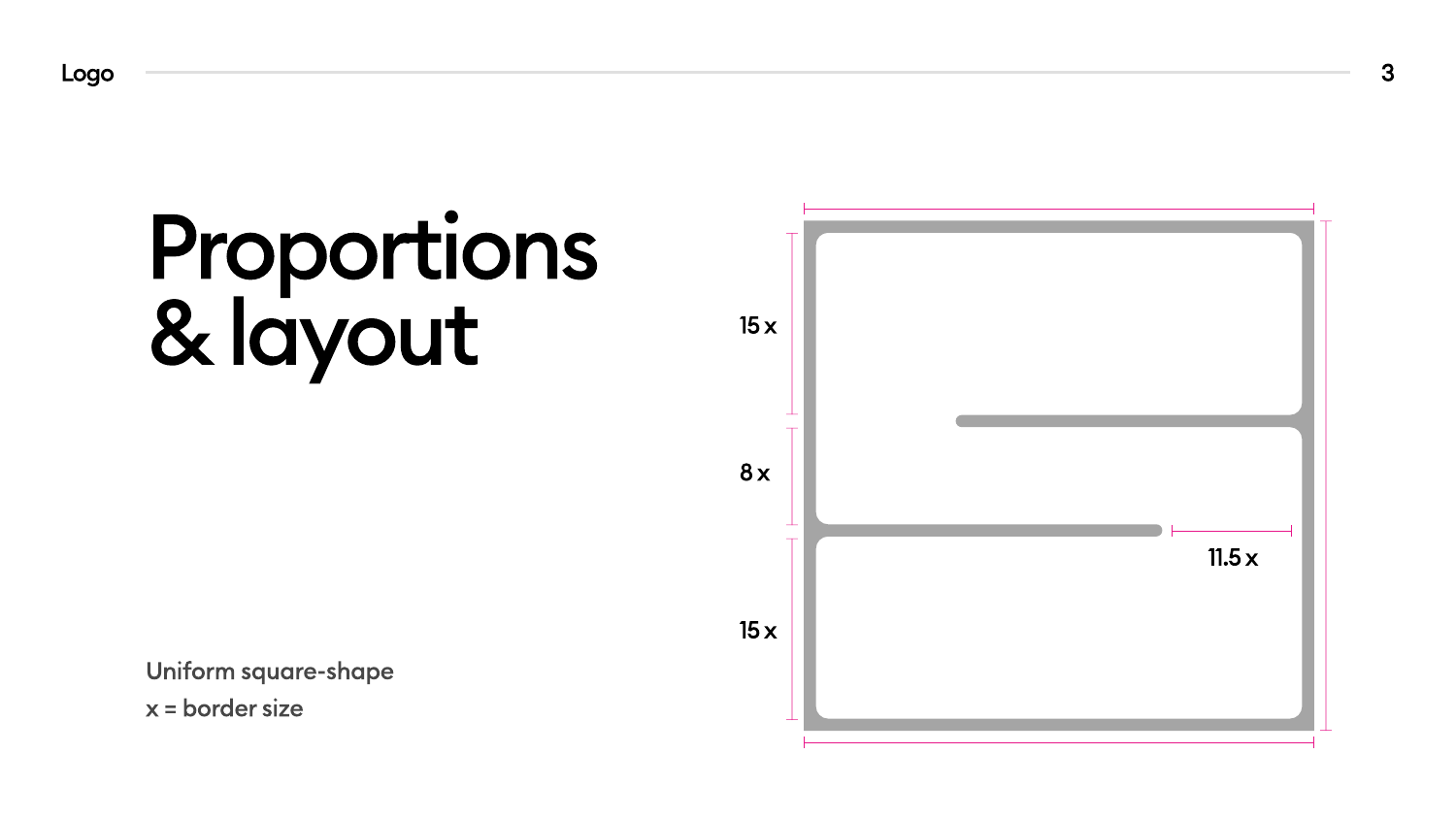#### Logotype 4

# synthesesia synthesesia

synthesesia

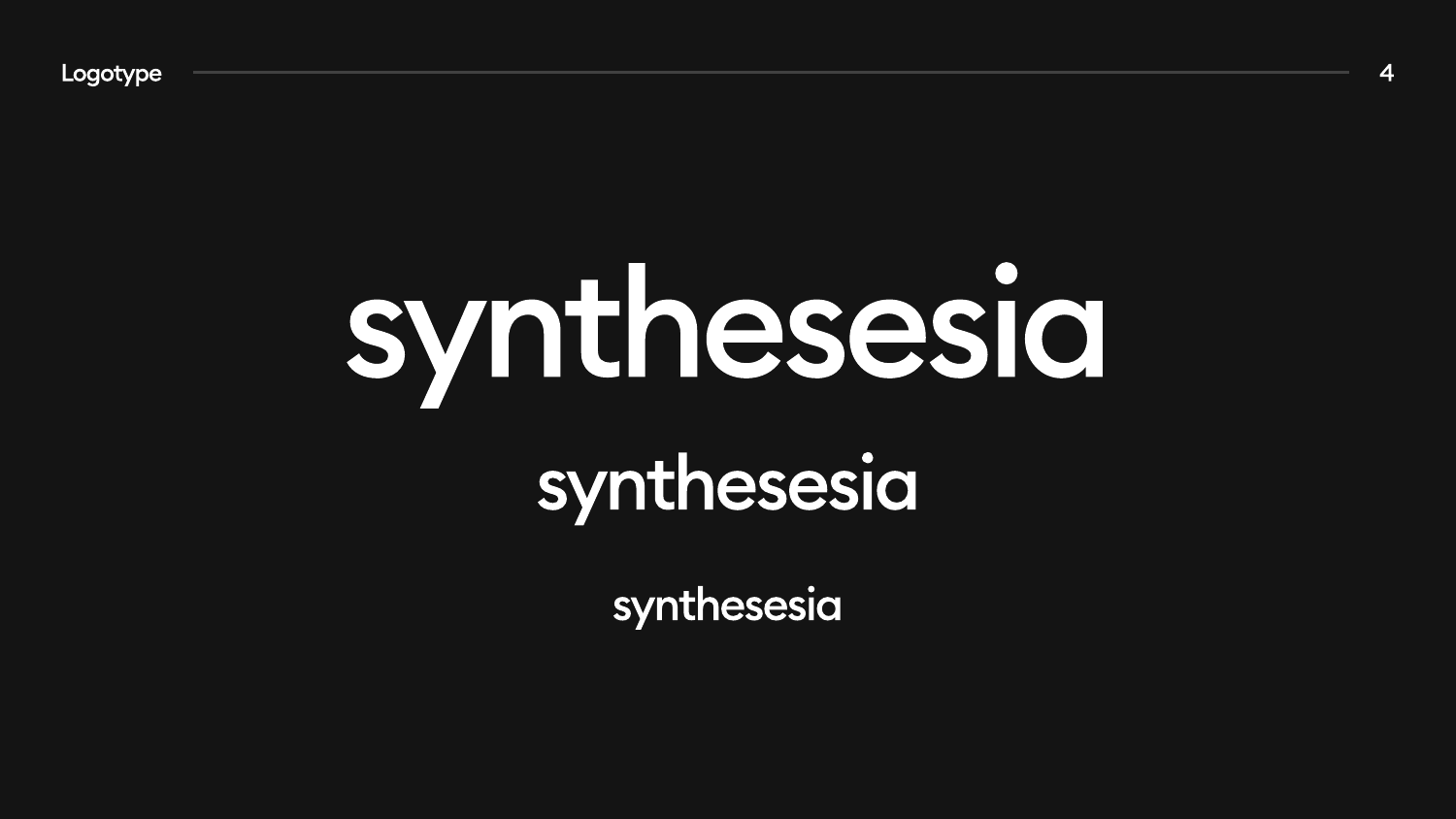#### **Graphic Devices 5 and 5 and 5 and 5 and 5 and 5 and 5 and 5 and 5 and 5 and 5 and 5 and 5 and 5 and 5 and 5 and 5 and 5 and 5 and 5 and 5 and 5 and 6 and 6 and 6 and 6 and 6 and 6 and 6 and 6 and 6 and 6 and 6 and 6 and 6**

The logo can be extended into a wide range of patterns and shapes. Freely use snippets of the logo to fill out space and to add personality.



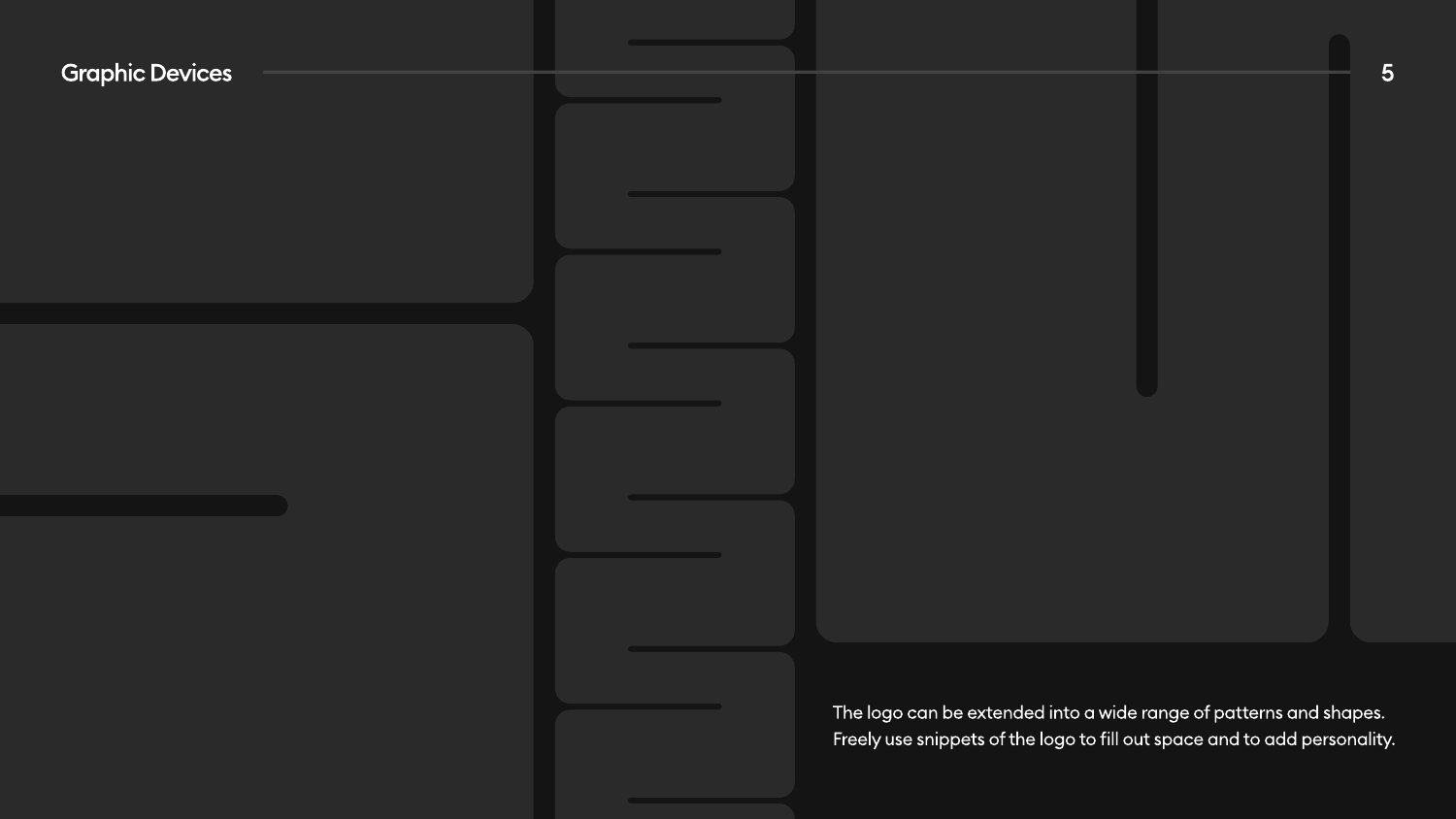# Brand & Product

Using bright neon colours is encouraged for print.

- Stick to monochrome black and white for formal documents like this!
- For digital work, use the primary colours in very small amounts, such as
- highlighting a button, or to call out important information.

Primary

## Mid-tones



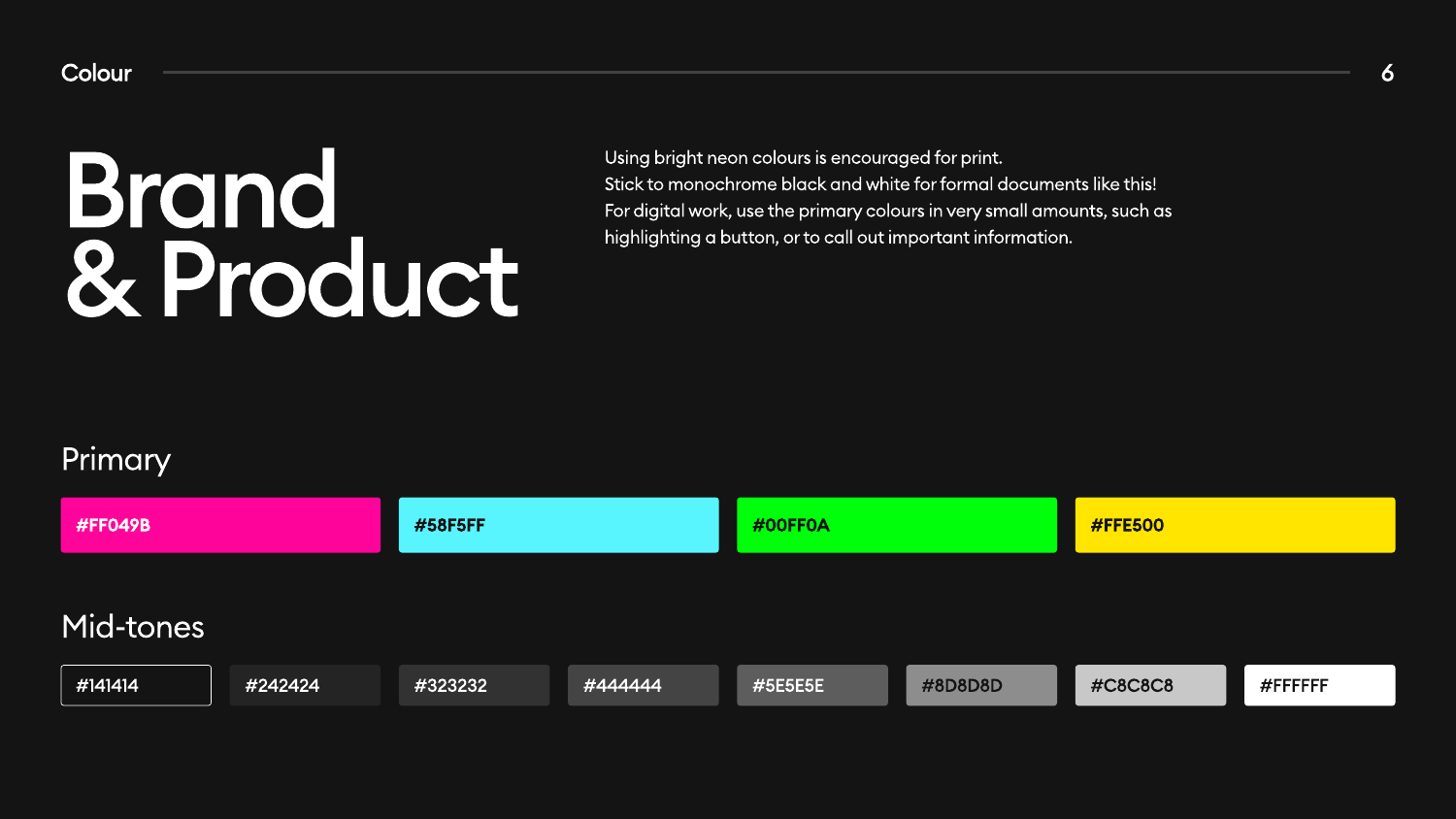#### Typography

# Euchel Circular B

A super versatile typeface for both print & digital



# Aa Bb Cc Dd Ee Ff Gg Hh Ii Jj<br>Kk Ll Mm Nn Oo Pp Qq Rr Ss<br>Tt Uu Vv Ww Xx Yy Zz

0123456789!@#\$%&\*?;:"{}



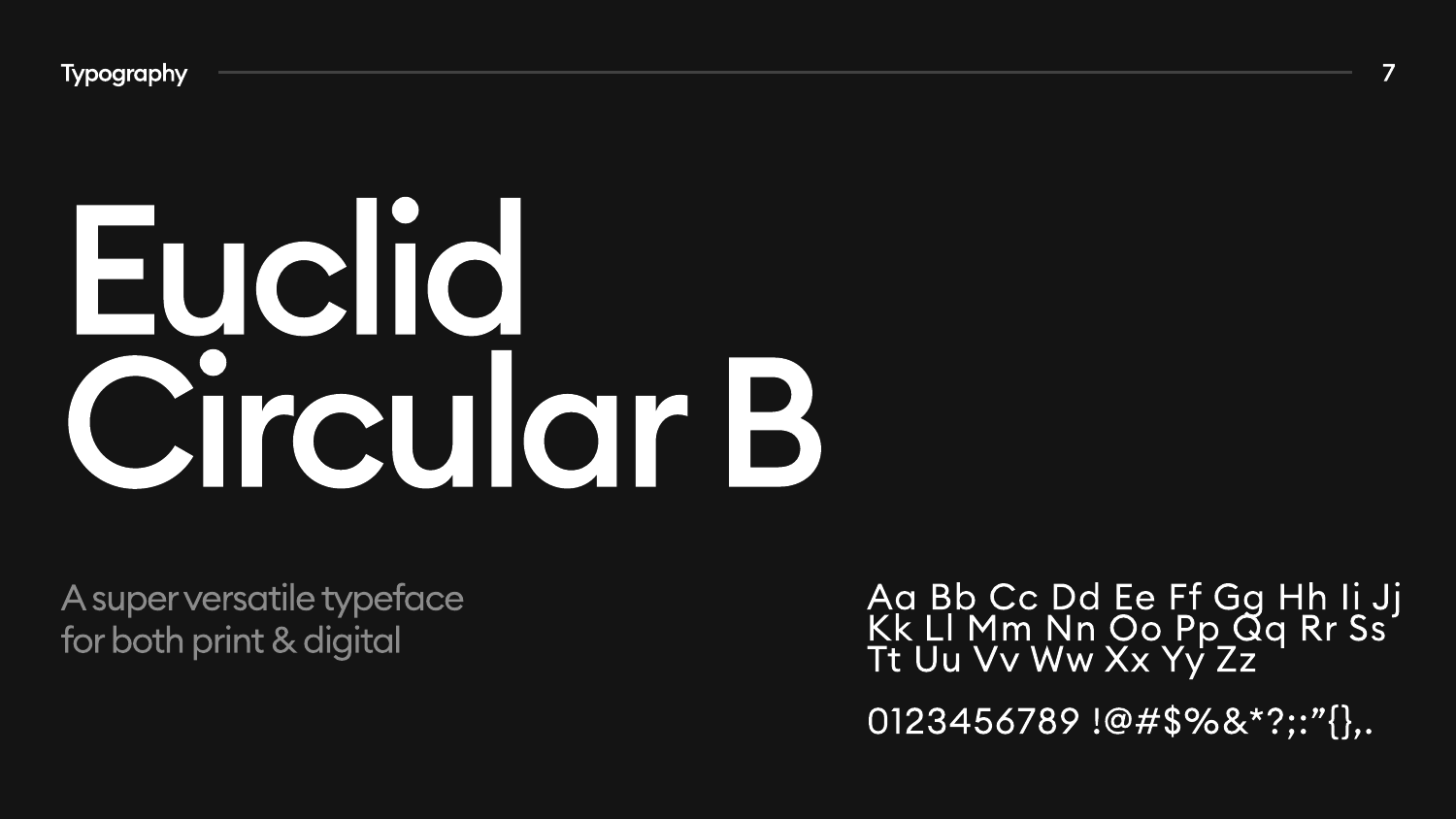

| Level                  | Letter-spacing | <b>Size</b>  | Weight         |
|------------------------|----------------|--------------|----------------|
| Display Title          | $-4.5%$        | <b>120px</b> | <b>Medium</b>  |
| <b>Heading One</b>     | $-2.5%$        | 80px         | <b>Bold</b>    |
| <b>Heading Two</b>     | $-1.5%$        | 48px         | <b>Bold</b>    |
| <b>Heading Three</b>   | $-1.5%$        | 32px         | <b>Medium</b>  |
| <b>Heading Four</b>    | $-0.5%$        | 28px         | <b>Medium</b>  |
| <b>Body Large</b>      | 0%             | 20px         | <b>Regular</b> |
| <b>Body</b>            | 0%             | 16px         | <b>Regular</b> |
| <b>LABEL UPPERCASE</b> | 8%             | 12px         | <b>Medium</b>  |
| Small                  | 0%             | 12px         | <b>Regular</b> |



## Hierarchy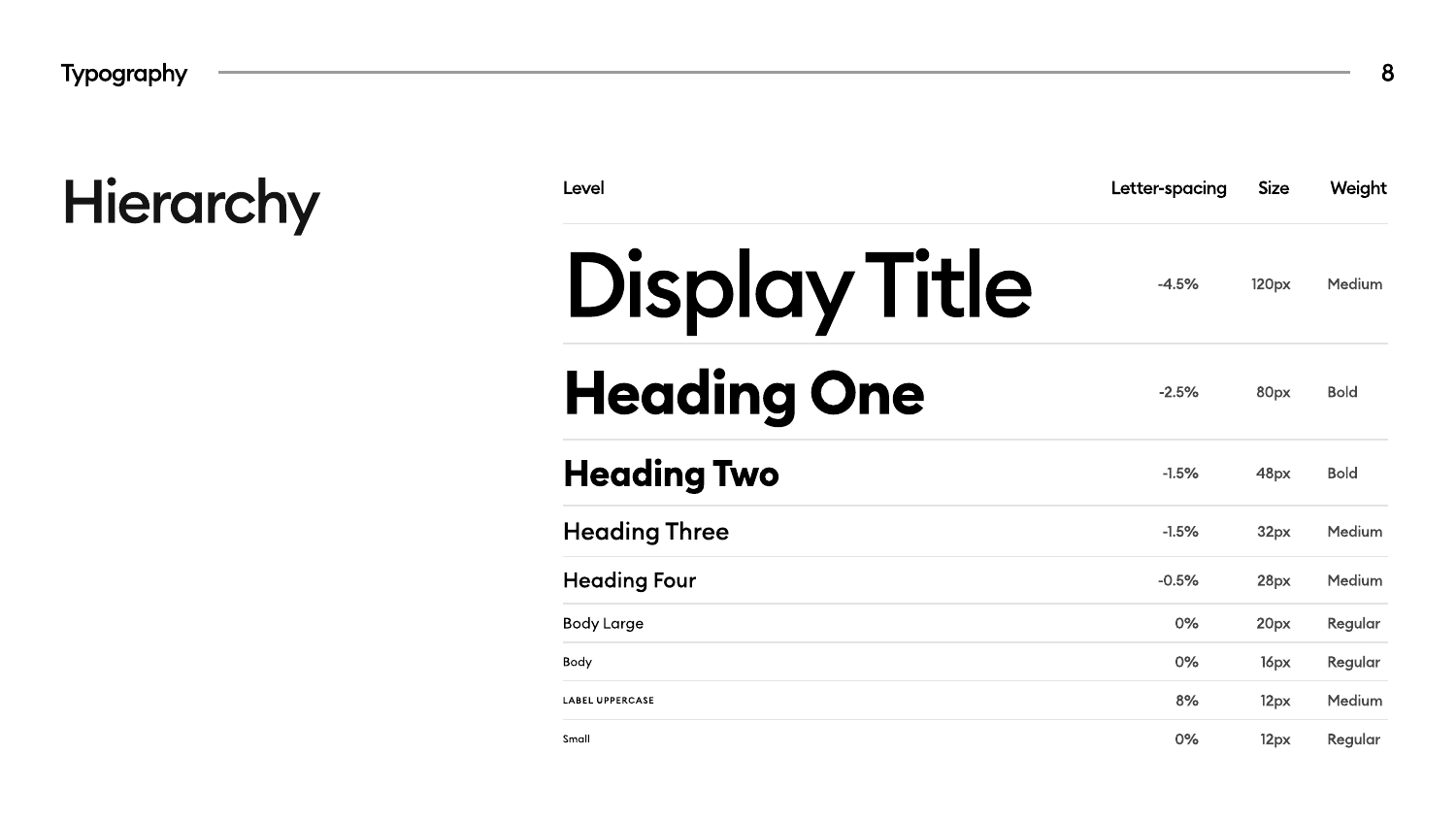### 4-point soft grid 12 / 24 fluid columns

When building interfaces, work in multiples of 4 for spacing, as it produces a natural looking rhythm.





Use either 12 or 24 columns for page layouts, which gives enough breathing room and flexibility to place content.





## Spacing Layout